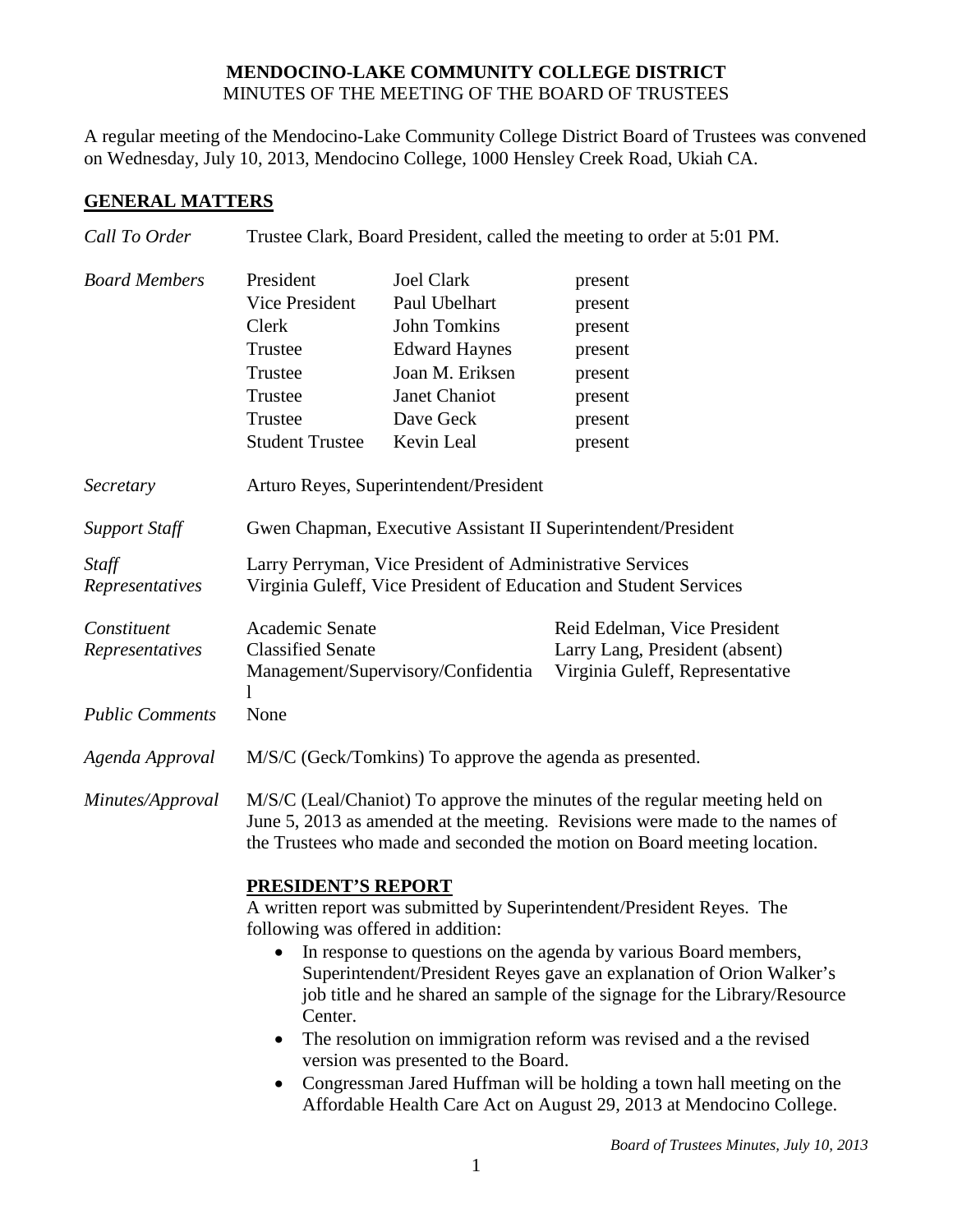• The District has ended the year with 52 FTES less than what was needed. There is the possibility that there will be a waiver or "hold harmless" this year from the Chancellor's Office for meeting enrollment goals. • Mendocino Colleges was designated as an Hispanic Serving Institution (HSI) as of last fall. After having had that designation for one year, the College will be eligible to apply for grants. **CONSENT AGENDA** M/S/C (Tomkins/Geck) To approve the Consent Agenda as submitted. Items with an asterisk \* were approved by one motion as the Consent Agenda. **Personnel** *Employment – Short-Term Employees* \*RESOLVED, That the Mendocino-Lake Community College District Board of Trustees does hereby ratify the Short-Term Employees as submitted. *Employment – Part-Time Faculty* \*RESOLVED, That the Mendocino-Lake Community College District Board of Trustees does hereby ratify the Part-Time Faculty for Fall Semester 2013. *Volunteers* \*RESOLVED, That the Mendocino-Lake Community College District Board of Trustees does hereby approve the list of volunteers as submitted. *Resignations/ Retirements* \*RESOLVED, That the Mendocino-Lake Community College District Board of Trustees does hereby ratify the resignations of Chuck Nolan, Nicholas Rhoades, Jeffrey Bergamini, and Karen Chaty. *Employment – Professional Expert* \*RESOLVED, That the Mendocino-Lake Community College District Board of Trustees does hereby employ Orion Walker as a Professional Expert, Sustainable Technology Program Coordinator pursuant to Education Code, Section 88003, July 1, 2013 – December 31, 2013. *Administrator Contract* \*RESOLVED, That the Mendocino-Lake Community College District Board of Trustees does hereby approve a Classified Administrator Contract for Anastasia Simpson-Logg, Director of Admissions and Records, July 1, 2013 – June 30, 2015. *Employment – Classified* \*RESOLVED, That the Mendocino-Lake Community College District Board of Trustees does hereby employ Christopher Olson as Programmer/Analyst, 12 months/year, 40 hours/week, effective August 5, 2013. **Other Items** *Fiscal Report as of May 31, 2013* \*RESOLVED, That the Mendocino-Lake Community College District Board of Trustees does hereby accept the fiscal report as submitted. *Contracts and Agreements – Quarterly Ratification* \*RESOLVED, That the Mendocino-Lake Community College District Board of Trustees does hereby ratify the contracts and agreements as submitted.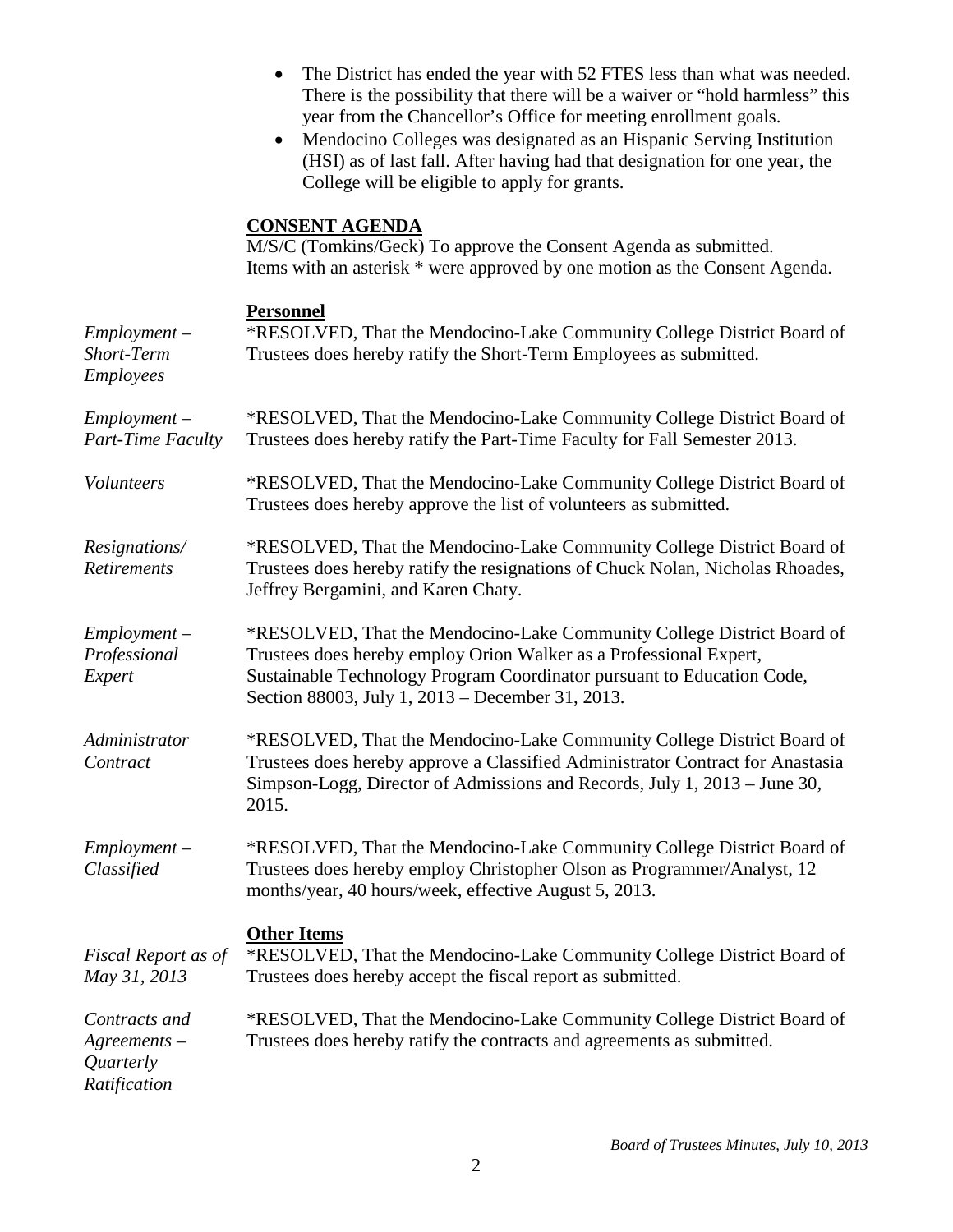| Library/Learning<br>Center Signage -<br>Award of Contract                        | *RESOLVED, That the Mendocino-Lake Community College District Board of<br>Trustees does hereby award the contract for the Library/Learning Center<br>Signage to Paramount Signs in the amount of \$50,281.88                                                                                                                                                                                                              |
|----------------------------------------------------------------------------------|---------------------------------------------------------------------------------------------------------------------------------------------------------------------------------------------------------------------------------------------------------------------------------------------------------------------------------------------------------------------------------------------------------------------------|
| Willits/North<br>County Center -<br>Change Order<br>No. 7                        | *RESOLVED, That the Mendocino-Lake Community College District Board of<br>Trustees does hereby ratify Change Order No. 7 for the Willits/North County<br>Center project to Midstate Construction in the amount of \$7,090.                                                                                                                                                                                                |
| Lowery Student<br>Center - Change<br>Order No. 8                                 | *RESOLVED, That the Mendocino-Lake Community College District Board of<br>Trustees does hereby ratify Change Order No. 8 for the Lowery Student Center<br>project to Midstate Construction in the amount of \$1,980.                                                                                                                                                                                                      |
| Child Development<br><b>Center Contracts</b><br>Resolution No.<br>$07 - 13 - 01$ | *RESOLVED, That the Mendocino-Lake Community College District Board of<br>Trustees does hereby approve Resolution 07-13-01, California Department of<br>Education Contract Numbers CCTR-3143 in the amount of \$121,026 and CSPP-<br>3270 in the amount of \$140,560.                                                                                                                                                     |
| Resolution in<br>Support of<br><i>Immigration</i><br>Reform<br>Resolution No.    | <b>ACTION ITEMS</b><br>Superintendent/President Reyes reviewed the revised resolution. The purpose of<br>the resolution is to recognize the need for action in the area of immigration<br>reform as related to education. Once approved, Superintendent/President Reyes<br>will share the resolution with the Legislature, Governor, Congressman Huffman<br>and Senators Barbara Boxer and Feinstein along with a letter. |
| $07 - 13 - 02$                                                                   | M/S/C (Ubelhart/Haynes) RESOLVED, That the Mendocino-Lake Community<br>College District Board of Trustees does hereby adopt Resolution 07-13-02 in<br>support of immigration reform as presented at the meeting.                                                                                                                                                                                                          |
|                                                                                  | Roll Call Vote: Yes - Trustees, Haynes, Ubelhart, Eriksen, Clark, Geck,<br>Tomkins, and Chaniot with an advisory yes vote from Student Trustee Leal.                                                                                                                                                                                                                                                                      |
| Education and<br><b>Student Services</b><br>Report                               | <b>INFORMATIONAL REPORTS</b><br>A written report was submitted by Virginia Guleff, Vice President of Education<br>and Student Services. The following was offered in addition:<br>• Vice President Guleff gave further information regarding the Mendocino<br>Jumpstart Integrated Water Plan.                                                                                                                            |
| Administrative<br><b>Services Report</b>                                         | A written report was submitted by Larry Perryman, Vice President of<br>Administrative Services. The following was offered in addition:<br>• Vice President Perryman will be attending a budget workshop on August 8<br>and will bring back more information regarding the State budget.                                                                                                                                   |
| Measure W<br><b>Bond Report</b>                                                  | A written report was submitted by Larry Perryman, Vice President of<br>Administrative Services. The following was offered in addition:<br>• The third major reallocation of Bond funds will take place soon. Input will be<br>received from the College staff. When the projects are finalized a full report<br>on where and how the Bond funds were spent will be shared with the College<br>and the community.          |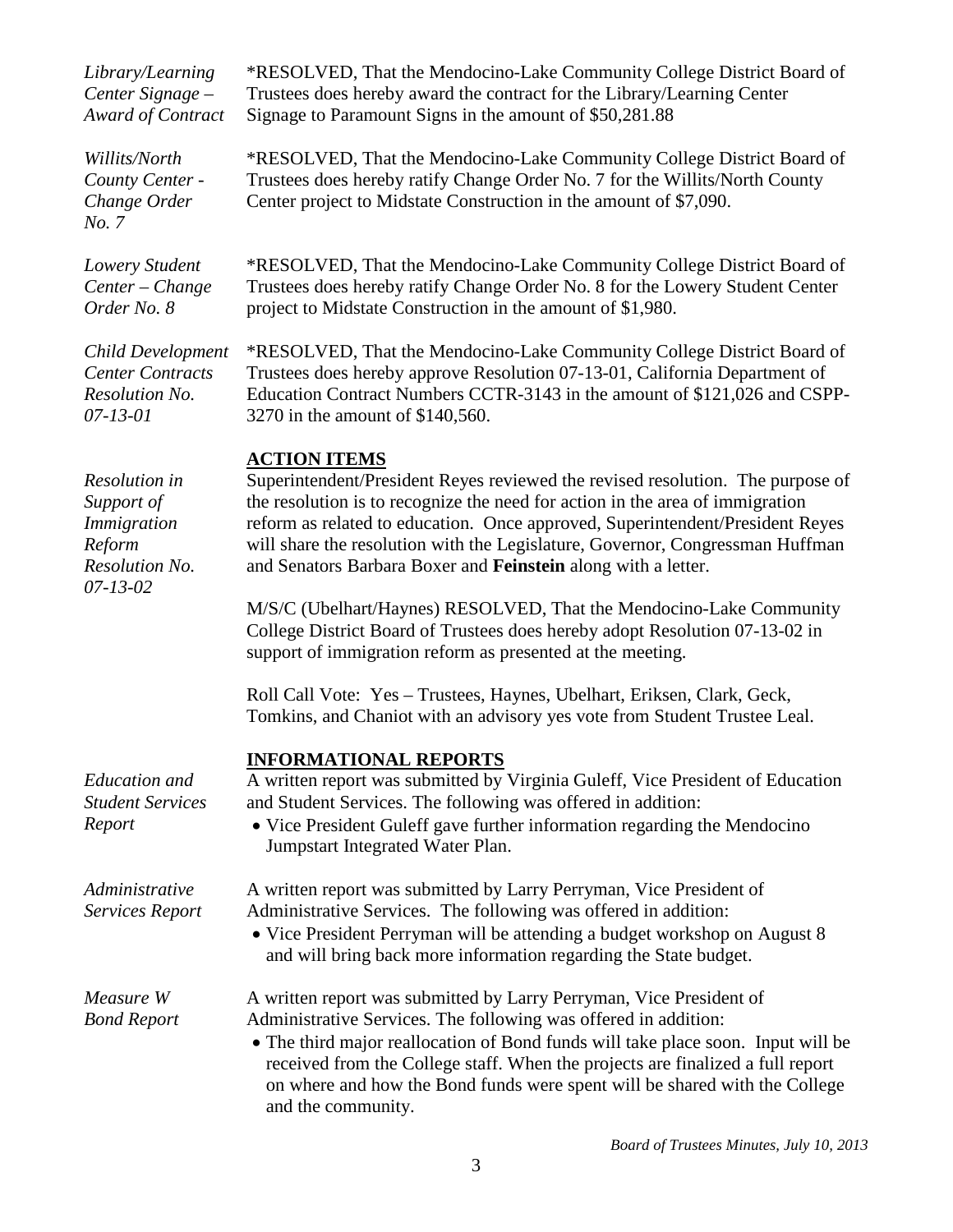| Mendocino<br>College<br>Foundation, Inc. | A written report was submitted by Katie Fairbairn, Executive Director. The<br>following was offered in addition:<br>• Board members complimented the Adopt-A-5th Grader program.<br>• It was requested that the results of SurveyMonkey on the GALA be shared<br>with the Board. |
|------------------------------------------|----------------------------------------------------------------------------------------------------------------------------------------------------------------------------------------------------------------------------------------------------------------------------------|
| Constituents<br>Report                   | A written report was submitted by the Academic Senate.<br>• The Board thanked the Senate for the written report and for their work on<br>SLOs and Accreditation preparation.                                                                                                     |
| <b>Health Benefits</b>                   | A written report on the status of the Health Benefits Fund was submitted as                                                                                                                                                                                                      |

*Report*

### **BIG PICTURE**

information.

Vice President Guleff reviewed the Accreditation process using a PowerPoint presentation.

The following items were presented and discussed:

- Lake Center Accreditation follow-up This May, Dr. Susan Clifford from the Accrediting Commission of Community and Junior Colleges (ACCJC) did a site visit as a follow up to the College's substantive change report for the Lake Center submitted in Fall 2012. Substantive Change reports are required when 50 percent or more of a program is offered at a site.
- The College may need to submit a substantive change for Willits as well as for Distance Education in Fall 2013.
- After offering their input, the Board approved a revised Mission Statement which was developed in the Planning and Budgeting committee (PBC). The Mission statement was reviewed by ACCJC and compliment was received from Dr. Clifford. It is important to remember that the Mission Statement is what drives all planning and action.
	- Timeline for the Self-Evaluation
		- July The draft Self-Evaluation report will be reviewed.
		- August Work plans will be developed that address any needs for improvement and an evidence vault will begin to be developed.
		- September A campus wide review of the Self-Evaluation report.
		- October/November Completion of the Self-Evaluation report.
		- December The Self Evaluation report is reviewed by the Board.
	- Major Tasks for July and August
		- Review Self-Evaluation first draft
		- Create Evidence Vault
		- Create Distance Education Handbook
		- Update Curriculum Handbook
		- Update SLO Handbook
		- Continue working on SLOs/SAOs

Vice President Guleff added that all planning documents and processes need to be linked more effectively and processes should be more clearly defined. Fiscal stability is an area of strength for the College. Connecting qualitative and quantitative Program Review data is something that will be reviewed as well as the Distance Education program.